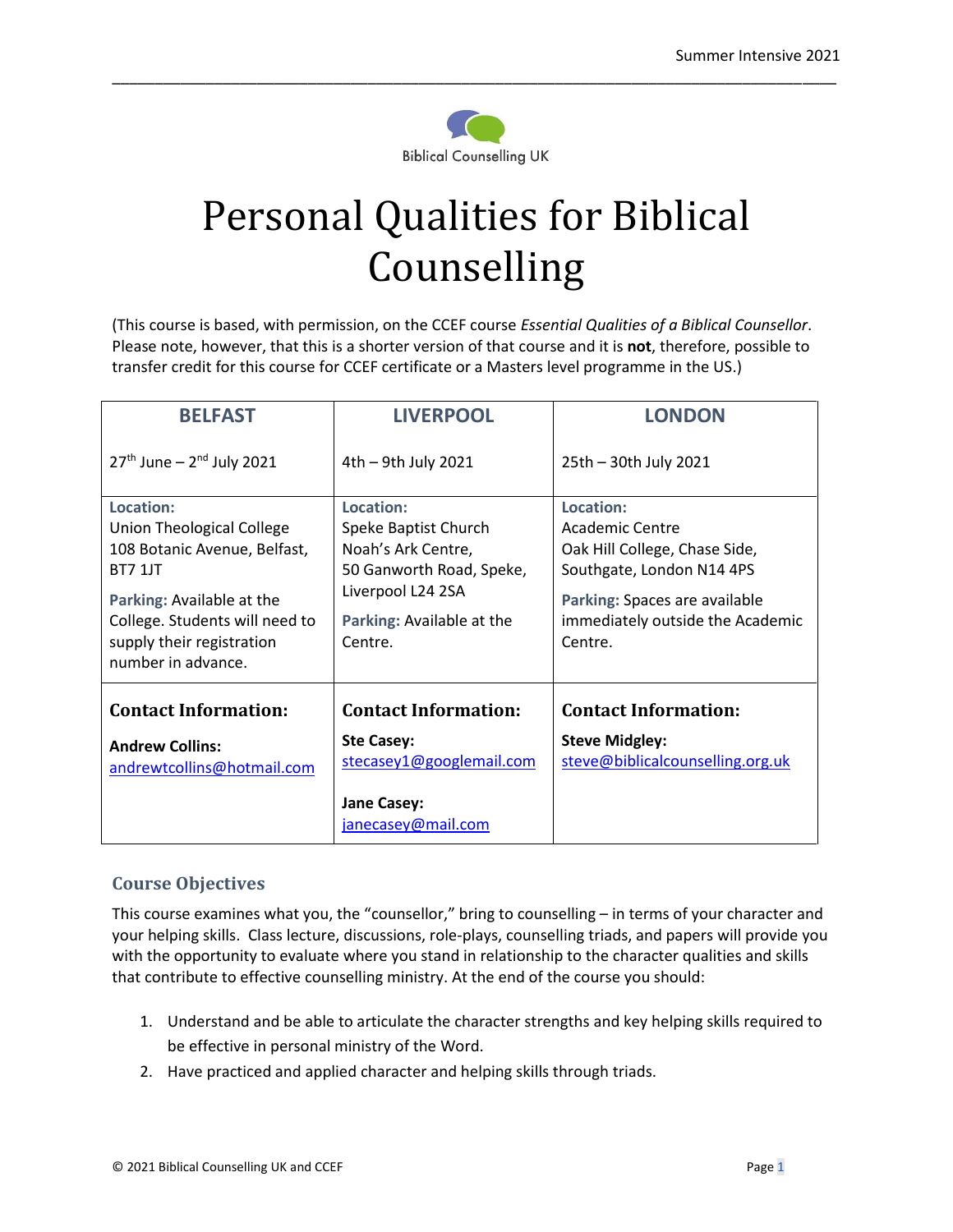3. Have identified your strengths and weaknesses as a counsellor, noting in particular (1) character and heart issues that affect your ministry, and (2) helping skills that need improvement.

\_\_\_\_\_\_\_\_\_\_\_\_\_\_\_\_\_\_\_\_\_\_\_\_\_\_\_\_\_\_\_\_\_\_\_\_\_\_\_\_\_\_\_\_\_\_\_\_\_\_\_\_\_\_\_\_\_\_\_\_\_\_\_\_\_\_\_\_\_\_\_\_\_\_\_\_\_\_\_

- 4. Have improved your ability to give and receive feedback.
- 5. Be able to recognise and articulate how your personal strengths and weaknesses impact your personal ministry.
- 6. Have developed a plan of action and strategies to encourage growth in identified areas of weakness.

## **Additional Course Requirements:**

You will be required to make both some video and audio recordings of some of parts of your triad counselling sessions. To do this you will need access to a small recording device (most smartphones will do this). Please ensure that you have enough memory to record a 10 minute video and a longer section of audio.

You will submit three assignment (by uploading them to Canvas) during the course of the week. Please bring your own laptop.

### **Required Readings (to be completed** *before* **the Summer Intensive begins)**

Emlet, Mike. "*CrossTalk – Where Life and Scripture Meet*" Chapters 5-7 (pp 65-106) New Growth Press (2009) ISBN 1-935273-12-4. ^

Emlet, Mike. "Understanding the Influences on the Human Heart" *JBC*, Vol 20.2\*†

Powlison, David. "How Healthy is Your Preparation?" *JBC*, Vol.14.3\*†

Welch, Ed. "What is Biblical Counselling, Anyway?" *JBC*, Vol.16.1\*†

Nicholls, Andrew. "Can you help? – finding a good counsellor?" *[Biblical Counselling UK website](https://www.biblicalcounselling.org.uk/wp-content/uploads/2019/12/Can-you-help-finding-a-good-counsellor.pdf)*\*

Book of Ruth (Bible). Any translation.

\* These readings are provided on Canvas ahead of the Intensive.

† Please note that the readings are reproduced under permissions from CCEF or the Copyright Clearance Centre. You may not distribute or reproduce them in any form.

^ Available at a discount to BC UK Students from 10ofthose. To obtain this discount:

1) Set up an account with 10ofthose at https://www.10ofthose.com/account/

2) Email info@10ofthose.com - with the subject line 'BC UK Student' - using the email address with which you have set up the account.

#### **Additional recommended readings for class & counselling:**

Mack, Wayne A. "Developing a Helping Relationship with Counselees" *JBC*, Vol.13.1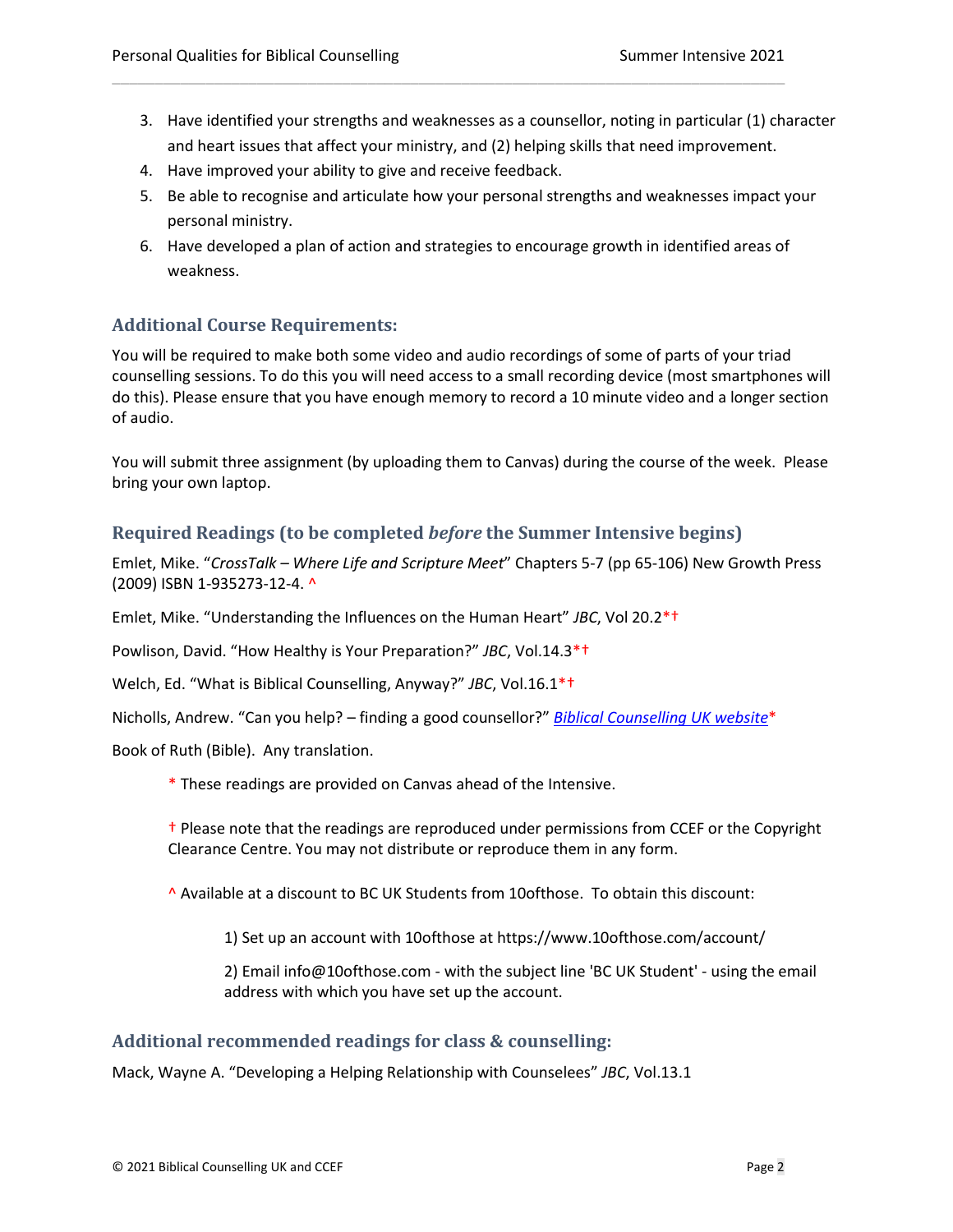Powlison, David. "Familial Counselling: The Paradigm for Counselor-Counselee Relationships in 1 Thessalonians 5," *JBC*, Vol. 25.1.

\_\_\_\_\_\_\_\_\_\_\_\_\_\_\_\_\_\_\_\_\_\_\_\_\_\_\_\_\_\_\_\_\_\_\_\_\_\_\_\_\_\_\_\_\_\_\_\_\_\_\_\_\_\_\_\_\_\_\_\_\_\_\_\_\_\_\_\_\_\_\_\_\_\_\_\_\_\_\_

Powlison, David. "Think Globally, Act Locally" *JBC*, Vol.22.1

Dane Ortlund, *Gentle and Lowly*, Crossway, 2020

Tripp, Paul David. "Wisdom in Counselling," *JBC*, Vol.19.2.

## **Assignments & Grading**

Class final grades will be determined by the assignments and grading scale shown in the following tables. A detailed explanation of the expectations for each assignment follows, along with grading rubrics.

| <b>Expectations for Assignments</b>                       |                                 | <b>Grading Scale for Course</b> |              |
|-----------------------------------------------------------|---------------------------------|---------------------------------|--------------|
| 1.                                                        | Character Response papers (25%) | Α                               | 95 and above |
| Counselling Triads (25%)<br>2.<br>Final Paper (50%)<br>3. |                                 | А-                              | 92-94.9      |
|                                                           |                                 | $B+$                            | 88-91.9      |
|                                                           |                                 | B                               | 85-87.9      |
|                                                           |                                 | B-                              | 82-84.9      |
|                                                           |                                 | $C+$                            | 78-81.9      |
|                                                           |                                 | C                               | 75-77.9      |
|                                                           |                                 | $C-$                            | 72-74.9      |
|                                                           |                                 | D+                              | 70-71.9      |
|                                                           |                                 | D                               | 68-69.9      |
|                                                           |                                 | D-                              | 66-67.9      |
|                                                           |                                 | F                               | <66          |

#### **Expectations for Assignments**

#### **1. Character Reflection Papers (25% of final grade)**

Your response papers are neither a list nor a summary of the materials you've read and completed. Rather you are to write 750 words as a response paper describing what you have learned about yourself from the self-assessment questions, counselling triad, and class discussions with regard to both the character quality and the practical skill that has been covered in class.

In your response papers, you should identify) a strength relating to either the character quality or practical skill, and 2) a weakness relating to either the character quality or practical skill. Please ensure that in each response paper you write about one strength and one weakness, and that one reflection relates to the character quality and the other relates to the practical skill. For example - if you write about a strength with regard to the character quality, your reflection on a weakness will need to be with regard to the practical skill; and if you write about a weakness with regard to the character quality, your reflection on a strength will need to be with regard to the practical skill.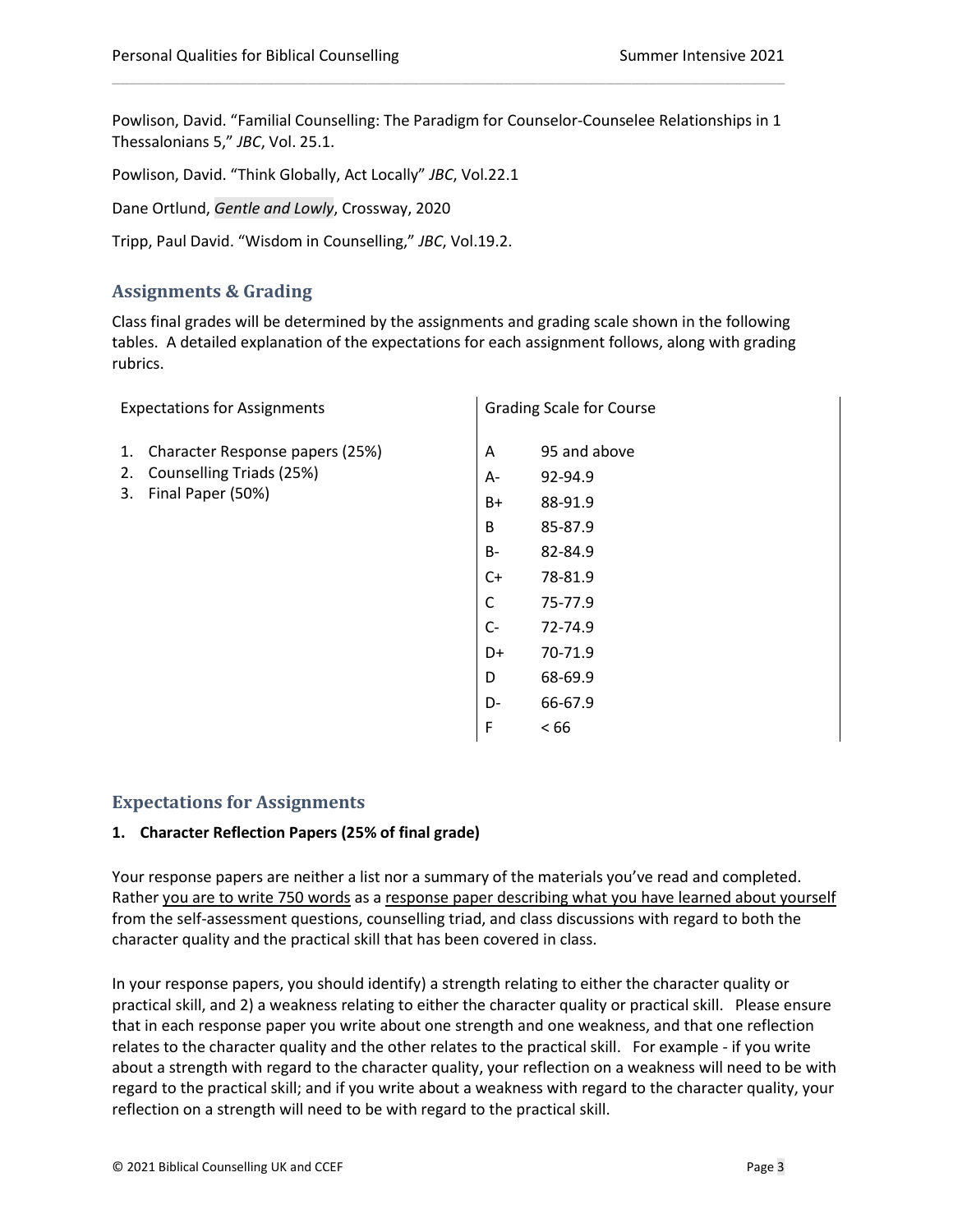For each of these two reflections you should include a descriptive example from your class counselling or life that illustrates how the strength or weakness plays out. Include in the example what you felt and what you thought, not just what happened. You should also identify an insight into the heart of the matter in regard to your relationship with Christ. Finally explore how you might grow and lay out an appropriate, concrete, practical plan for growth.

\_\_\_\_\_\_\_\_\_\_\_\_\_\_\_\_\_\_\_\_\_\_\_\_\_\_\_\_\_\_\_\_\_\_\_\_\_\_\_\_\_\_\_\_\_\_\_\_\_\_\_\_\_\_\_\_\_\_\_\_\_\_\_\_\_\_\_\_\_\_\_\_\_\_\_\_\_\_\_

In an area where you are strong, what would be a "growing edge" and how would you go about improving it? It cannot be stressed enough that you should give specific examples and be sure not to end at the point of insight. Give some thoughts about how you are going to respond to what you've discovered. What are some action plans you would like to set? These response papers are intended to encourage you to interact personally with the material and to help prepare you for the final paper.

#### **2. Counselling Triads (25% of final grade)**

Each student will counsel, and be counselled by, another student three times. You will also have opportunities to observe others in your triad.

You will be put into a triad (or possibly a dyad) and will alternate counselling, being counselled and observing. You will be assigned somewhere to meet.

This experience will give a window into knowing what it's like "on the other side of the desk" i.e., what it's like to be counselled. Your experience as a counselee will also help you to consider what is helpful and unhelpful in counselling.

Please take note that you will need an audio recording of at least one session of your counselling to use in writing your final paper. You will also need at least 10 minutes of video recording available to view with your tutor (see c. below).

If, for some reason, you have to miss one of the triad sessions, please discuss this as soon as possible with one of the tutors so that we can try to find a way to rearrange the session.

- As counsellor your goal is to minister to your counselee. You will have the opportunity to evaluate the strengths and weaknesses of your own counselling skills and character while you walk alongside another person in their particular difficulty. You may arrange seating as you desire in the room (do you need to see a clock?). You may give a light (requiring no more than 1 hr) homework assignment if you so wish.
- Counselee, you will have the opportunity to bring an issue/struggle with which you'd really like some help from your partner. **Before the start of the intensive, please give some time to think of an issue that would be suitable for this purpose.** Please choose a real (not fictional), current (not past) counselling issue. It is important that you choose something that you think can be addressed in the context of three 45-minute conversations. Try to avoid issues that are likely to require a great deal of background description. On the other hand, please avoid issues that are so superficial it would give little depth or challenge to the counselling sessions. We also ask that you do not pick an area in which you are receiving formal counselling outside of the course. And please do not discuss the issue with your counsellor before the first session.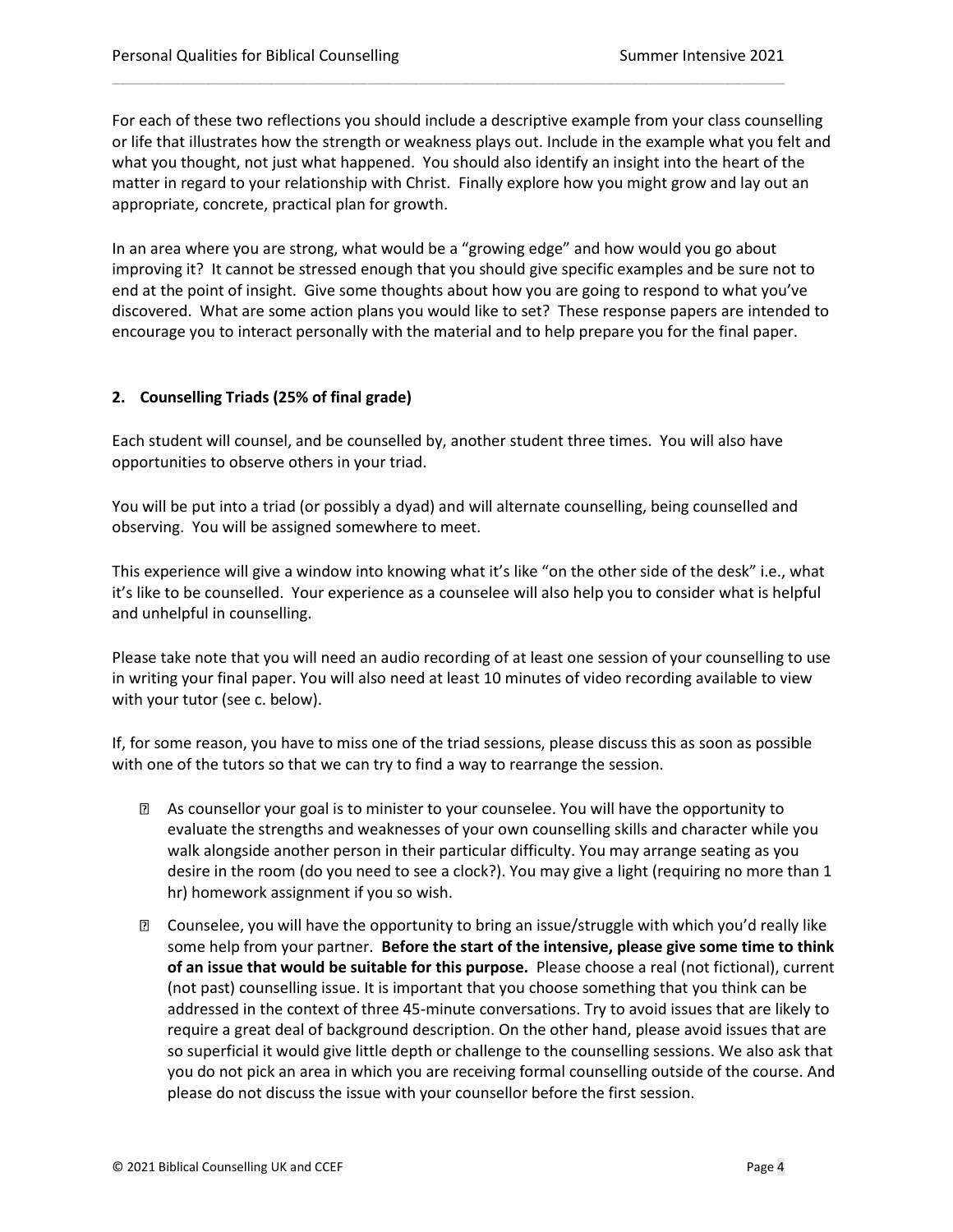Observer, **do not help or participate in any way**. Even if the others in the group try to draw you in to the conversation make clear that you are only there to observe.

Course tutors will be visiting the triads to listen-in during the counselling. (It's OK to be nervous; we would expect that. But, most people find it is not as unsettling as it sounds!)

\_\_\_\_\_\_\_\_\_\_\_\_\_\_\_\_\_\_\_\_\_\_\_\_\_\_\_\_\_\_\_\_\_\_\_\_\_\_\_\_\_\_\_\_\_\_\_\_\_\_\_\_\_\_\_\_\_\_\_\_\_\_\_\_\_\_\_\_\_\_\_\_\_\_\_\_\_\_\_

- a. Triad Feedback: (After the Session, still within your triad)
	- Counsellor summarises what he / she thinks they did well and what they might do better next time. The counselee and then the observer will do the same to help the counsellor. Please proceed in that order and limit yourself to three minutes each; be concise. Note that the second part is how the counsellor can do better next time—focus on positive suggestions not exposing weaknesses.
	- You may also be asked to complete a Counselling Session Assessment Form (provided in class) about the counselling session (or by the end of the class before you leave). Your counsellor will not see this form. At times the counsellor will also complete a progress note.
- b. Class-wide Feedback:
	- We may also have time for some broader class wide feedback. Please ensure that if you contribute to such discussions, you do not disclose the nature of the issue that someone else raised in the triad.
- c. Tutor Feedback and Triad grading:

Each student will have a 25-minute 1:1 meeting with the tutor who has observed them counsel in their triad. During this meeting the student and tutor will watch and discuss video of the student, and the tutor will give comments and feedback on the counselling they have observed.

In preparation for this meeting, please select a 10-minute (maximum) excerpt of a video recording of you as counsellor and bring the clip queued up and ready to play – either on your device or through your own laptop. You will NOT be permitted to use a tutor's laptop for this.

In providing grading of the triads tutors will be allocating marks according to three criteria:

- 1. Overall skill in conversational ministry
- 2. Evidence of engagement with feedback
- 3. Clarity of plans for development of skills in conversational ministry

#### **3. Final Project (50% of final grade)**

The final project consists of a transcription and two papers each of 1500 – 2000 words (NB the transcription does not count toward the word count).

For the final project, you will need an audio recording of one of your counselling sessions. You will transcribe a 12-minute section of your audio recording. You are required to anonymise your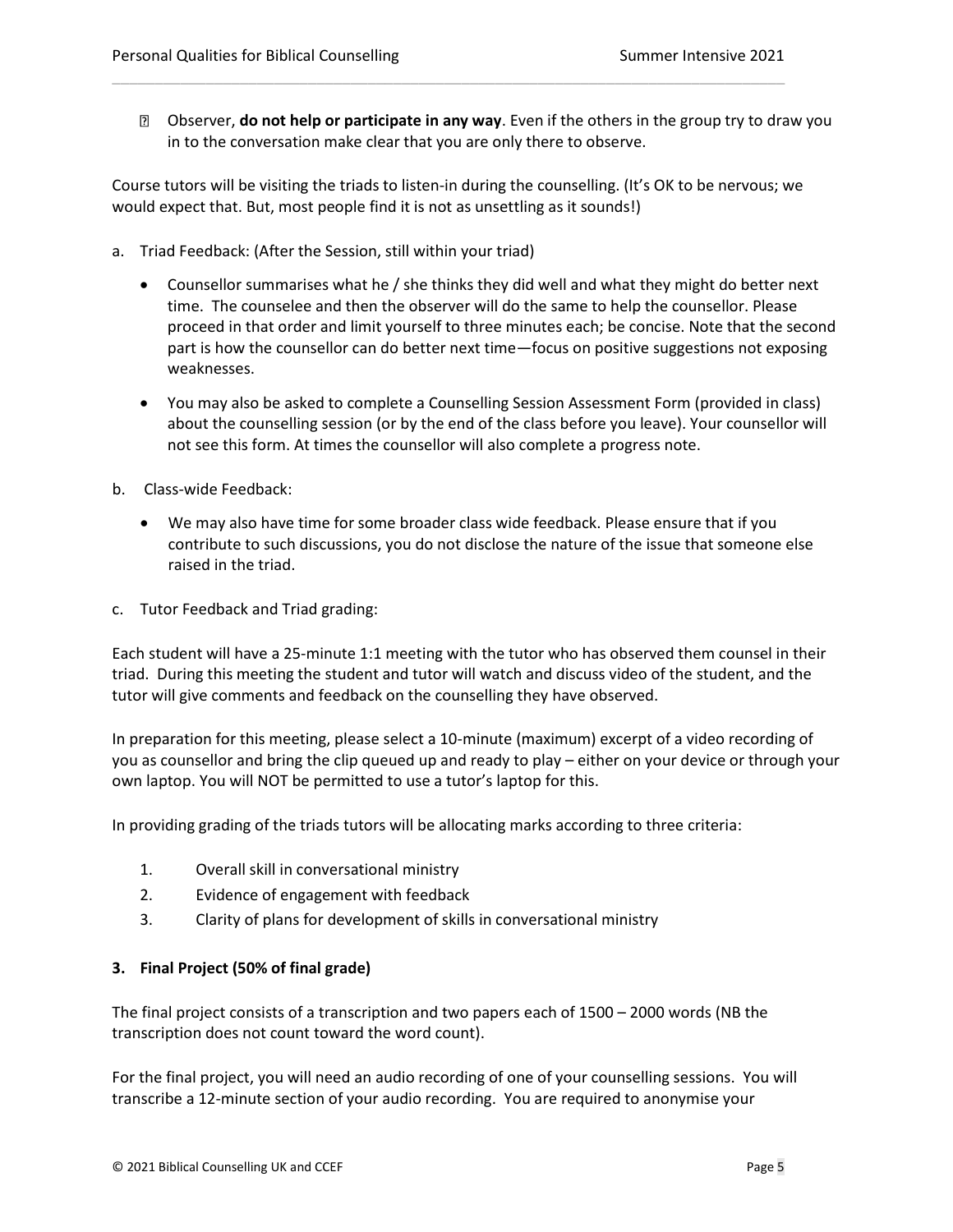transcription, using "CR" for Counsellor, "CE" for Counsellee, and an initial letter for any names or places mentioned in the recording. Using your transcription, evaluate and thoughtfully reflect on your session in light of the character qualities and skills you are exploring. Highlight and make notations of thoughts, important points, strengths, weaknesses, goals, changes you'd like to think about, etc.

\_\_\_\_\_\_\_\_\_\_\_\_\_\_\_\_\_\_\_\_\_\_\_\_\_\_\_\_\_\_\_\_\_\_\_\_\_\_\_\_\_\_\_\_\_\_\_\_\_\_\_\_\_\_\_\_\_\_\_\_\_\_\_\_\_\_\_\_\_\_\_\_\_\_\_\_\_\_\_

Using the evaluations and reflections of your transcription, your reflections from triad and class discussion and other resources you've garnered throughout the course you will be required to write two papers. The first of these will focus on the character quality of spiritual maturity and the second on your choice of one of the four functional qualities (love, know, speak, do). Your papers should include the following:

- a) Identify your strengths and weaknesses for both these qualities;
- b) Provide specific examples of how these strengths and weaknesses have manifested themselves in your life and your classroom counselling;
- c) Describe and discuss how the transcribed counselling session has provided insights into your spiritual maturity and also the functional quality you have chosen. You should also include reference to the feedback you received from your triad and show how it interacts with your heart strongholds;
- d) Lay out a strategy, a concrete action plan for growth in each area; and
- e) Discuss how growth in these qualities has affected (or will affect) the way you counsel/minister to people for the Kingdom today. How have you progressed? How have you approached helping relationships differently?

The final project will be due four weeks after the end of the Intensive, and must be uploaded to Canvas by 23.55pm on the due date as **one document.** Marks will be deducted if you do not upload it as directed.

| Belfast due date:   | Sunday 1 <sup>st</sup> August 2021   |
|---------------------|--------------------------------------|
| Liverpool due date: | Sunday 8 <sup>th</sup> August 2021   |
| London due date:    | Sunday, 29 <sup>th</sup> August 2021 |

## **Assignment Submission**

All assignments are to be uploaded to Canvas. The due dates are specified in the course timetable. To submit your assignments, please follow these instructions:

- 1. All papers should be typed, 12-point font (Times New Roman, Calibri or Cambria), and doublespaced.
- 2. Please state your name at the top of the first page
- 3. Please state the word count at the top of the first page (for the Final Project, state the word count *excluding* the transcript of your counselling).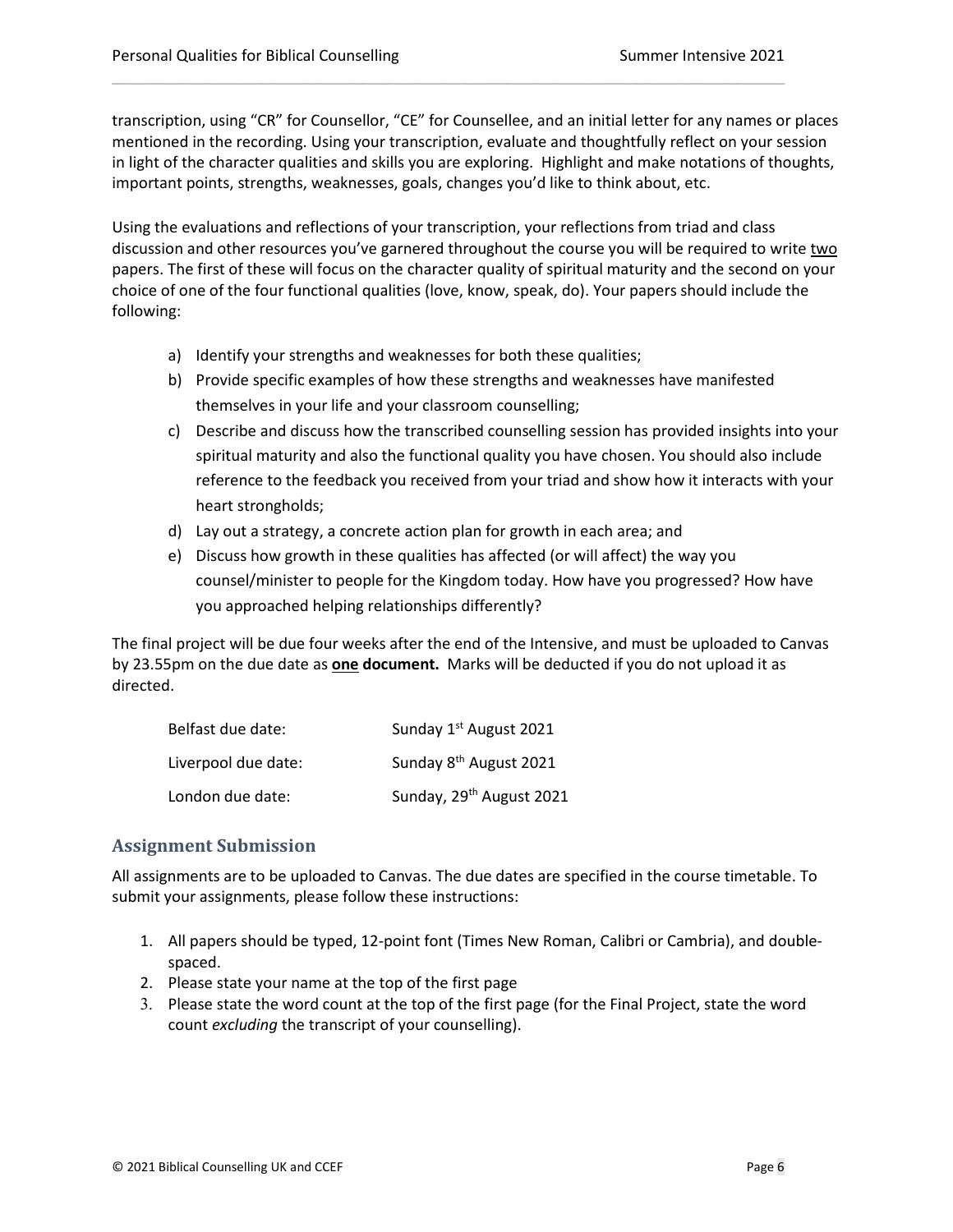## **Handing in Work Late:**

To be fair to students who had only the allotted time to complete their work, a late penalty of 1 letter grade for every day the assignment is late will be applied.

\_\_\_\_\_\_\_\_\_\_\_\_\_\_\_\_\_\_\_\_\_\_\_\_\_\_\_\_\_\_\_\_\_\_\_\_\_\_\_\_\_\_\_\_\_\_\_\_\_\_\_\_\_\_\_\_\_\_\_\_\_\_\_\_\_\_\_\_\_\_\_\_\_\_\_\_\_\_\_

## **Grading Rubrics for assignments:**

For these assignments, you will be graded on your ability to thoughtfully and personally address and interact with the specific character qualities to be addressed in the particular assignment. The following rubrics provide general guidelines for grading the assignments. However, not every student will perfectly capture every element shown here! For example, a student who earns an A- or B+ instead of an A may have done excellent work, but failed to write clearly with good grammar, spelling and sentence structure. Or, perhaps the student had interesting discussion that demonstrated an understanding of the class content, but only made one application of one key concept in the class to the assignment, rather than several concepts.

## **Rubrics for Response Papers**

*Response Papers should be well organised with clear writing. Grammar and/or spelling errors will affect your grade.* 

| Grade | <b>Response Papers</b>                                                                                                                                                                                                                                                                                                                                                                                                                         |
|-------|------------------------------------------------------------------------------------------------------------------------------------------------------------------------------------------------------------------------------------------------------------------------------------------------------------------------------------------------------------------------------------------------------------------------------------------------|
| A     | Identifies personal strength and weaknesses relative to assigned character quality or skill,<br>demonstrates authenticity in providing examples of this, and discussion of insight demonstrates<br>depth of understanding. Describes a practical, realistic and achievable plan for personal growth in<br>that particular area. Discussion goes beyond insight. Discussion demonstrates humility and a true<br>willingness to grow and change. |
| B     | Student has identified strengths and weaknesses relative to assigned character quality or skill,<br>but discussion either does not provide examples or suggest a concrete personal growth plan. OR:<br>Discussion may lack humility or not demonstrate a willingness to grow.                                                                                                                                                                  |
| C     | Student's self-analysis was weak or did not include one or more of the following areas: personal<br>transparency regarding strengths and weaknesses; specific examples; personal growth plan;<br>humility; demonstrated willingness to grow.                                                                                                                                                                                                   |
| $D-F$ | Student's self-analysis was weak or did not address the following areas: personal transparency<br>regarding strengths and weaknesses; specific examples; personal growth plan; humility;<br>demonstrated willingness to grow.                                                                                                                                                                                                                  |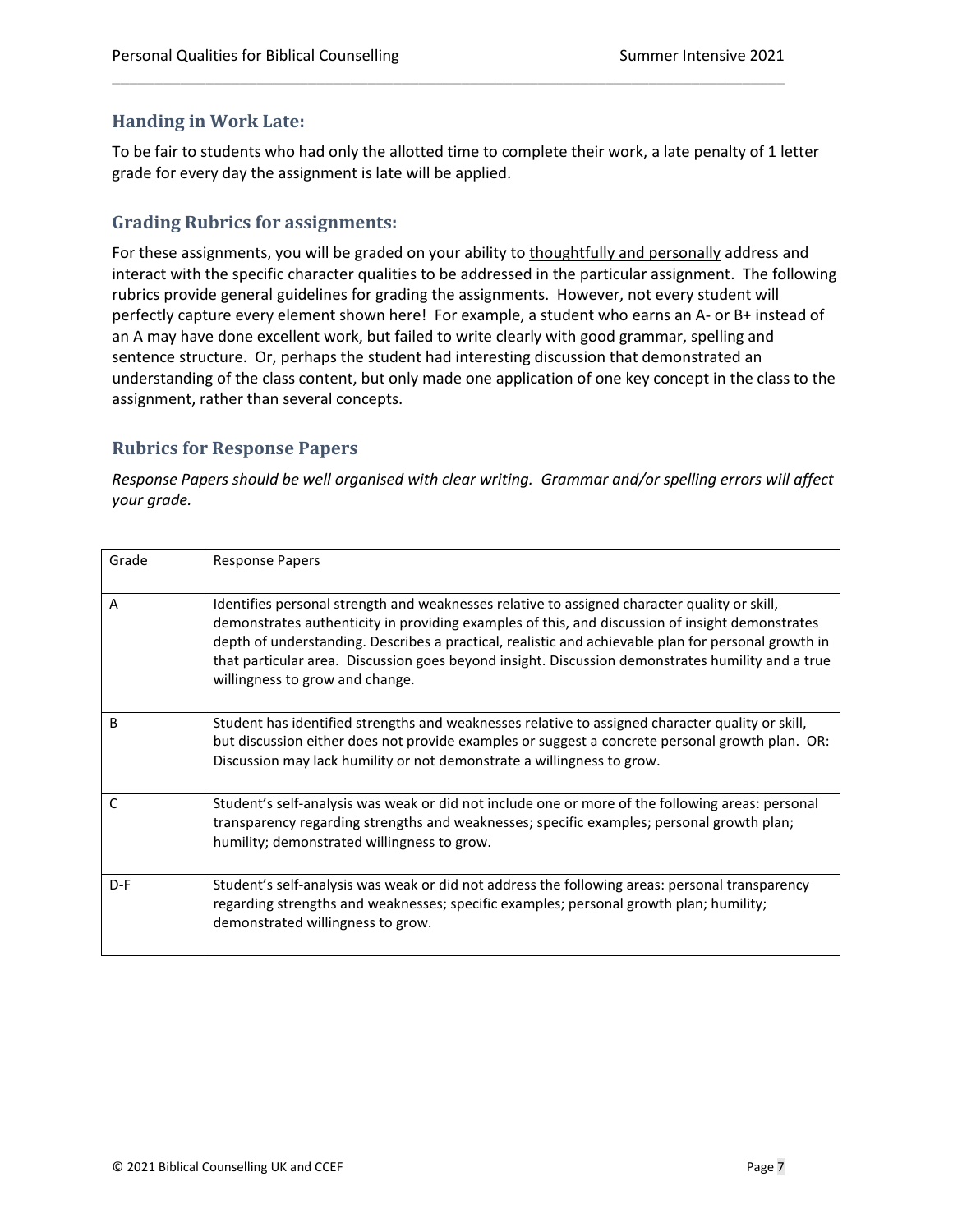|  | <b>Rubric for Final Project</b> |  |
|--|---------------------------------|--|
|  |                                 |  |

| Grade and                               | A                                                                                                                                                                                                                                                                                                                                          | B                                                                                                                                                                                                                                                                                        | $C-F$                                                                                                                                                                                                                        |
|-----------------------------------------|--------------------------------------------------------------------------------------------------------------------------------------------------------------------------------------------------------------------------------------------------------------------------------------------------------------------------------------------|------------------------------------------------------------------------------------------------------------------------------------------------------------------------------------------------------------------------------------------------------------------------------------------|------------------------------------------------------------------------------------------------------------------------------------------------------------------------------------------------------------------------------|
| <b>Overall Meaning</b>                  | You added dimensions to your work<br>that went above the required<br>assignment, reflecting a high level<br>of personal engagement and<br>commitment to growth and change.                                                                                                                                                                 | You successfully fulfilled the<br>requirements of the<br>assignment, demonstrating a<br>satisfactory level of personal<br>engagement and<br>commitment to growth and<br>change.                                                                                                          | You missed some important<br>aspects of the assignment<br>or did not fulfill the<br>important aspect of the<br>assignment. Paper lacked<br>personal engagement and<br>commitment to growth and<br>change.                    |
| Discussion                              | Discussion is insightful, thorough,<br>and interesting, demonstrating<br>careful, thoughtful reflection and<br>self-analysis; written with a high<br>level of personal engagement.<br>Student's reflection, proposed<br>actions, and application of biblical<br>and theological themes are edifying<br>to the reader.                      | Discussion is interesting,<br>reflecting a satisfactory level<br>of reflection and self-analysis,<br>but may lack depth or<br>personal engagement.<br>Student's reflection and plan<br>are encouraging to the<br>reader.                                                                 | Discussion is interesting but<br>lacks depth in reflection and<br>self-analysis. Personal<br>engagement is weak or non-<br>existent with little or no<br>evidence of commitment to<br>change and growth.                     |
| Self-Analysis                           | Demonstrates a clear understanding<br>and identification of personal<br>strengths and areas for growth and<br>a strong commitment to personal<br>growth and change in these areas.<br>Information gleaned in the EQ-i<br>testing and counselling triads is<br>thoughtfully discussed to illustrate<br>or further discuss identified areas. | Demonstrates understanding<br>of personal strengths and<br>areas for growth, but may not<br>evidence a strong<br>commitment to growth and<br>change. Discussion of EQ-i<br>testing and counselling triads<br>is adequate but may lack<br>depth.                                          | Does not clearly evidence<br>understanding of personal<br>strengths and areas for<br>growth. Lacks commitment<br>to growth and change.<br>Discussion of EQ-i testing<br>and counselling triads is<br>inadequate and shallow. |
| Understanding                           | Personal reflection demonstrates<br>thorough understanding of and<br>ability to apply the concepts<br>presented in class and assigned<br>readings.                                                                                                                                                                                         | Demonstrates adequate<br>understanding of the material<br>and ability to apply concepts.                                                                                                                                                                                                 | Demonstrates partial or no<br>understanding of the<br>material; student is unable<br>to apply concepts.                                                                                                                      |
| Biblical/<br>Theological<br>Application | Discussion evidences a robustly<br>developed theology in the midst of<br>strengths and areas of growth.<br>Insights are connected with a<br>Biblical perspective that evidences a<br>strong understanding of heart<br>motives, struggles, desires and<br>strongholds.                                                                      | Discussion evidences an<br>adequately developed<br>theology in relation to<br>strengths and areas of<br>growth. Insights are loosely<br>connected with a Biblical<br>perspective that evidences a<br>general ability to connect<br>heart motives, struggles,<br>desires and strongholds. | Discussion shows little<br>evidence of understanding<br>of Biblical/theological<br>themes in relation to<br>personal change and<br>growth; inability to connect<br>heart motives, struggles,<br>desires and strongholds.     |

\_\_\_\_\_\_\_\_\_\_\_\_\_\_\_\_\_\_\_\_\_\_\_\_\_\_\_\_\_\_\_\_\_\_\_\_\_\_\_\_\_\_\_\_\_\_\_\_\_\_\_\_\_\_\_\_\_\_\_\_\_\_\_\_\_\_\_\_\_\_\_\_\_\_\_\_\_\_\_